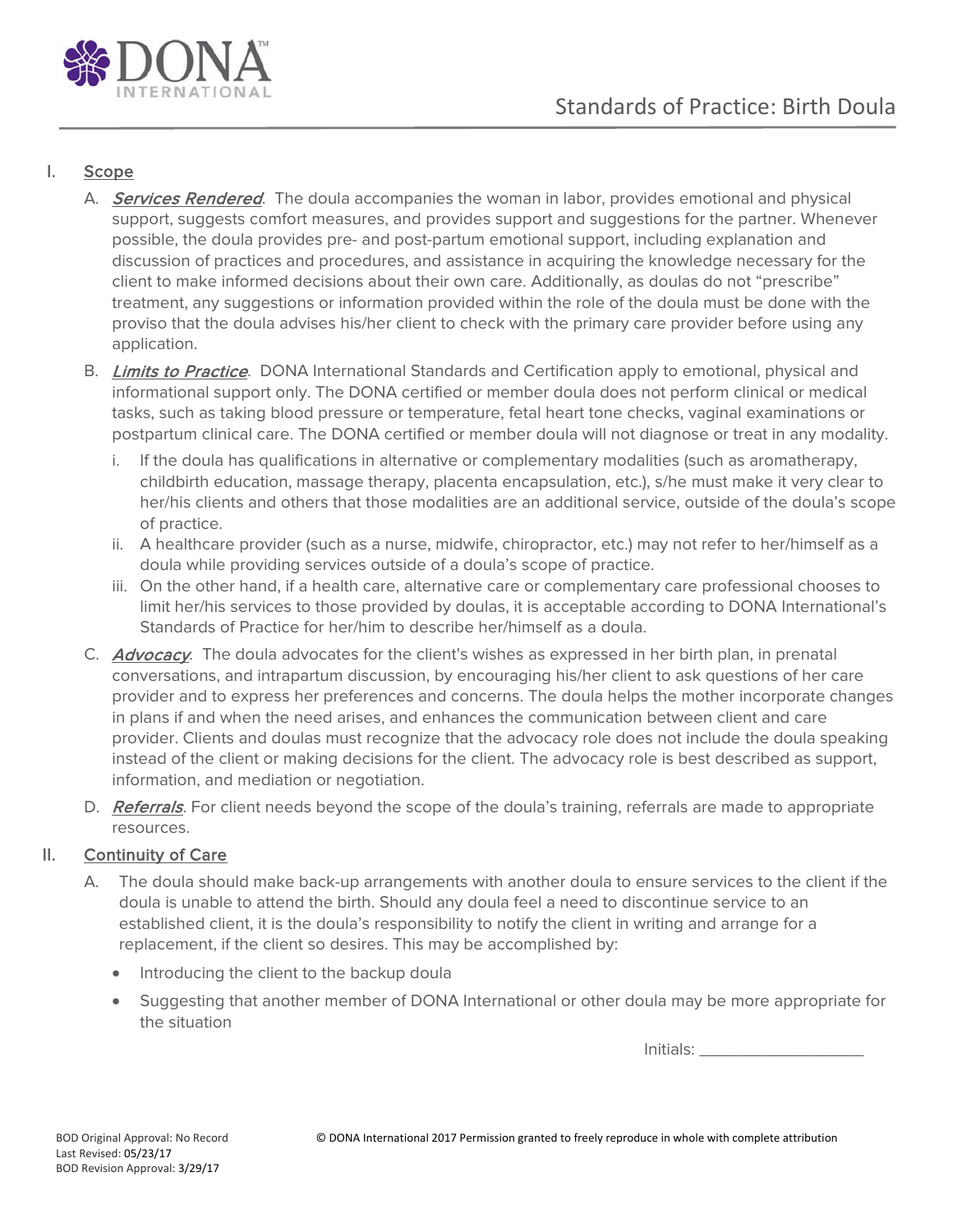

- Contacting a DONA International regional representative or local doula organization for names of other doulas in the area
- Following up with the client or backup doula to make sure the client's needs are being accommodated

## III. Training and Experience

- A. Training. Completion of a DONA International approved birth doula workshop is but one step in the process of training and certification. Doulas who are certified by DONA International will have completed all the requirements as set forth in the DONA International Requirements for Birth Doula Certification.
- B. **Experience**. Doulas certified by DONA International will have the experience as set forth in the DONA International Requirements for Birth Doula Certification.
- C. Maintenance of Certification. DONA International certified doulas will maintain certification as outlined in the DONA International recertification packet. Recertification must be completed after each three-year period of practice.

## By signing this document, I agree to abide by DONA International's Standards of Practice.

| <b>Printed Name</b> | Signature | Date |
|---------------------|-----------|------|
|---------------------|-----------|------|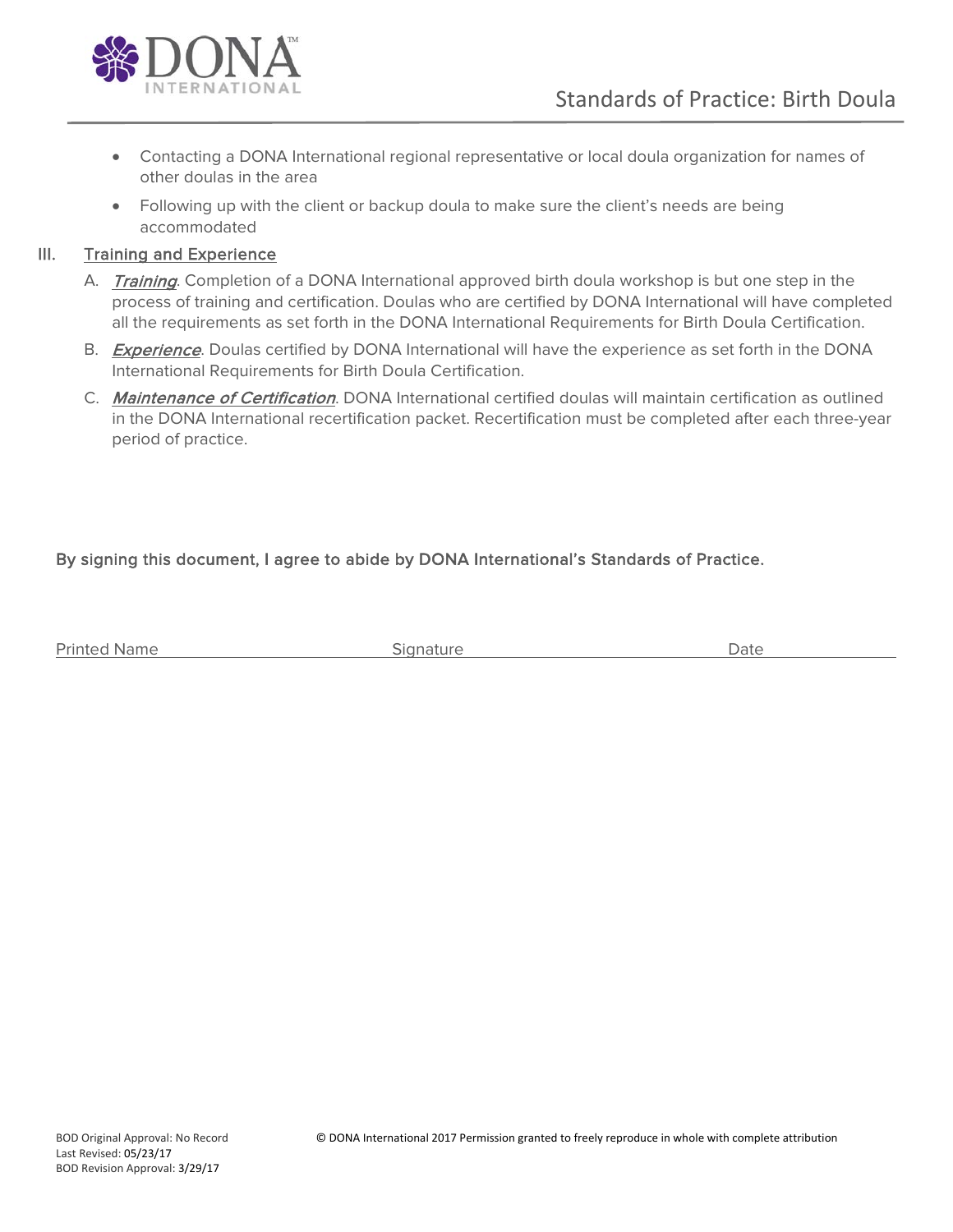

# I. Rules of Conduct

- A. Propriety. The doula should maintain high standards of personal conduct in the capacity or identity as a birth doula.
- B. Competence and Professional Development. The doula should strive to become and remain proficient in the professional practice and the performance of professional functions through continuing education, affiliation with related organizations, and associations with other birthdoulas.
- C. Honor our Statement of Values on Social Media. On social media platforms, the doula should extend respect, courtesy, fairness and good faith towards doulas and on behalf of the doula profession. The influence on students, consumers and fellow doulas extends beyond time in a birth, postpartum session or workshop setting. When engaging on social media platforms, the doula agrees to clarify that any opinions are his/her own, show respect in each communication, use good judgment in sharing only public information, and be aware that social media content is permanent and may reflect on DONA International and follow the Code of Ethics, Standards of Practice, and the Code of Conduct (trainers only).
- D. *Integrity*. The doula should act in accordance with the highest standards of professional integrity.
- II. Ethical Responsibility to Clients
	- A. Primacy of Client's Interests. The doula's primary responsibility is to his/her clients.
	- B. Rights and Prerogatives of Clients. The doula should make every effort to foster maximum selfdetermination on the part of his/her clients.
	- C. Confidentiality and Privacy. The doula should respect the privacy of clients and hold in confidence all information obtained in the course of professional service.
	- D. Obligation to Serve. The doula should assist each client seeking birth doula support either by providing services or making appropriate referrals.
	- E. Reliability. When the doula agrees to work with a particular client, his/her obligation is to do so reliably, without fail, for the term of the agreement.
	- F. Fees. When setting fees, the doula should ensure that they are fair, reasonable and commensurate with services performed. The doula must clearly state his/her fees to the client and describe the services provided, terms of payment and refund policies.

## III. Ethical Responsibility to Colleagues

- A. Respect, Fairness, and Courtesy. The doula should treat colleagues with respect, courtesy, fairness, and good faith. DONA International does not tolerate discrimination (including age, sex, race, color, creed, religion, ethnicity, sexual orientation, gender identity, national origin, citizenship, disability, or marital status or any other legally recognized protected group) and will uphold federal, state, and local laws, regulations or ordinances.
- B. Dealing with Colleagues' Clients. The doula has the responsibility to relate to the clients of colleagues with full professional consideration.
- IV. Ethical Responsibility to the Birth Doula Profession
	- A. Maintaining the Integrity of the Profession. The doula should uphold and advance the values, ethics, knowledge and mission of the profession.